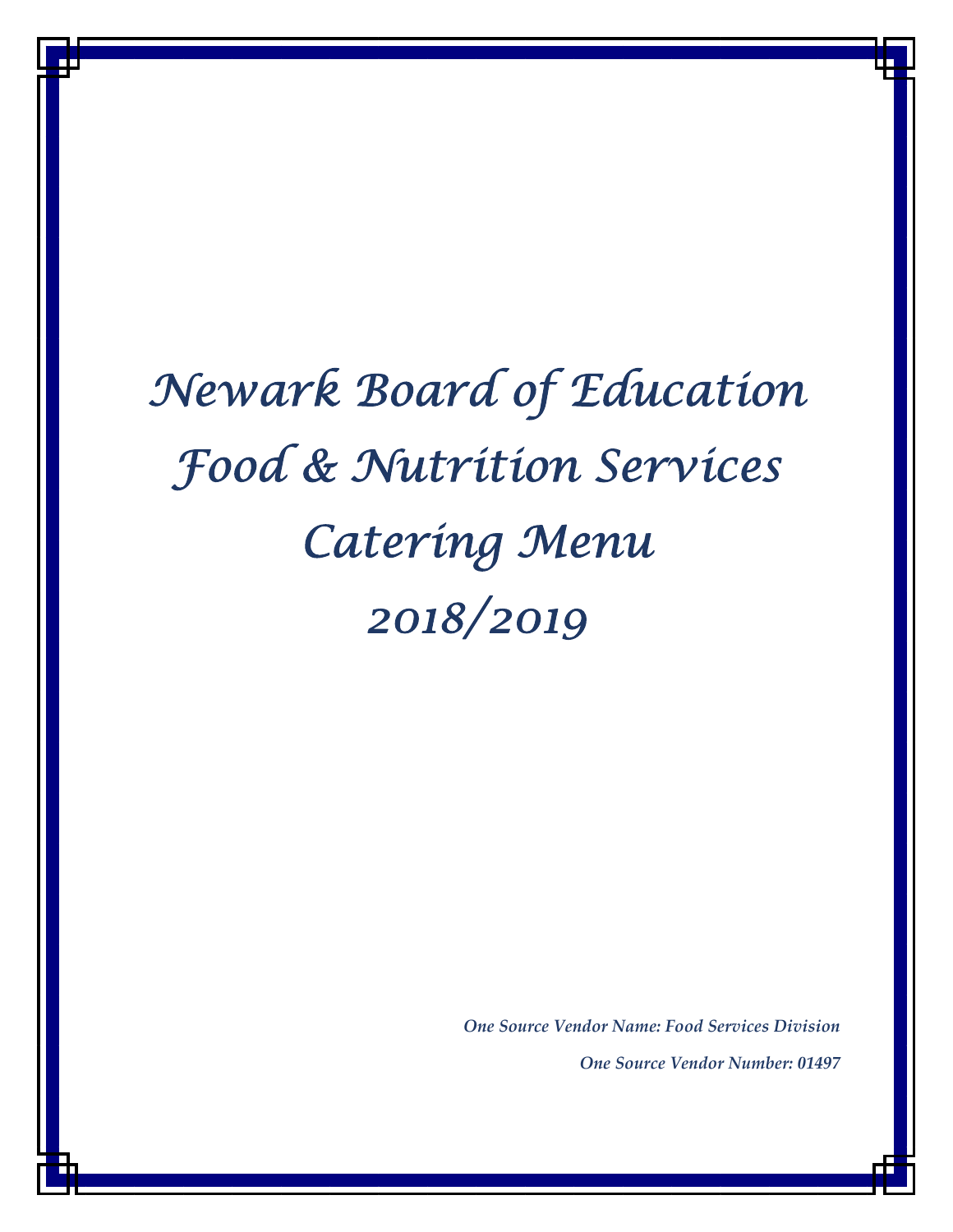## **BREAKFAST MENU**

### **Continental: \$5.50**

Assorted Breakfast Breads & Pastries Bagels, Muffins, Croissant Assorted Fresh Fruit

Fresh Brewed Coffee, Juice & Water

Condiments (Butter, Jelly, Cream Cheese)

### **Hot Breakfast: \$7.50**

Choice of 2 Breakfast Meats *Turkey Bacon, Turkey Sausage, Chicken Sausage or Beef Sausage Links* 

Scrambled Eggs *(Additions: Spinach, Western, American or Cheddar Cheese)*

Fresh Seasonal Fruit

Assorted Breakfast Breads (Croissants, Biscuits)

Seasoned Home Fries

Grits

Fresh Brewed Coffee, Tea, Assorted Juice & Water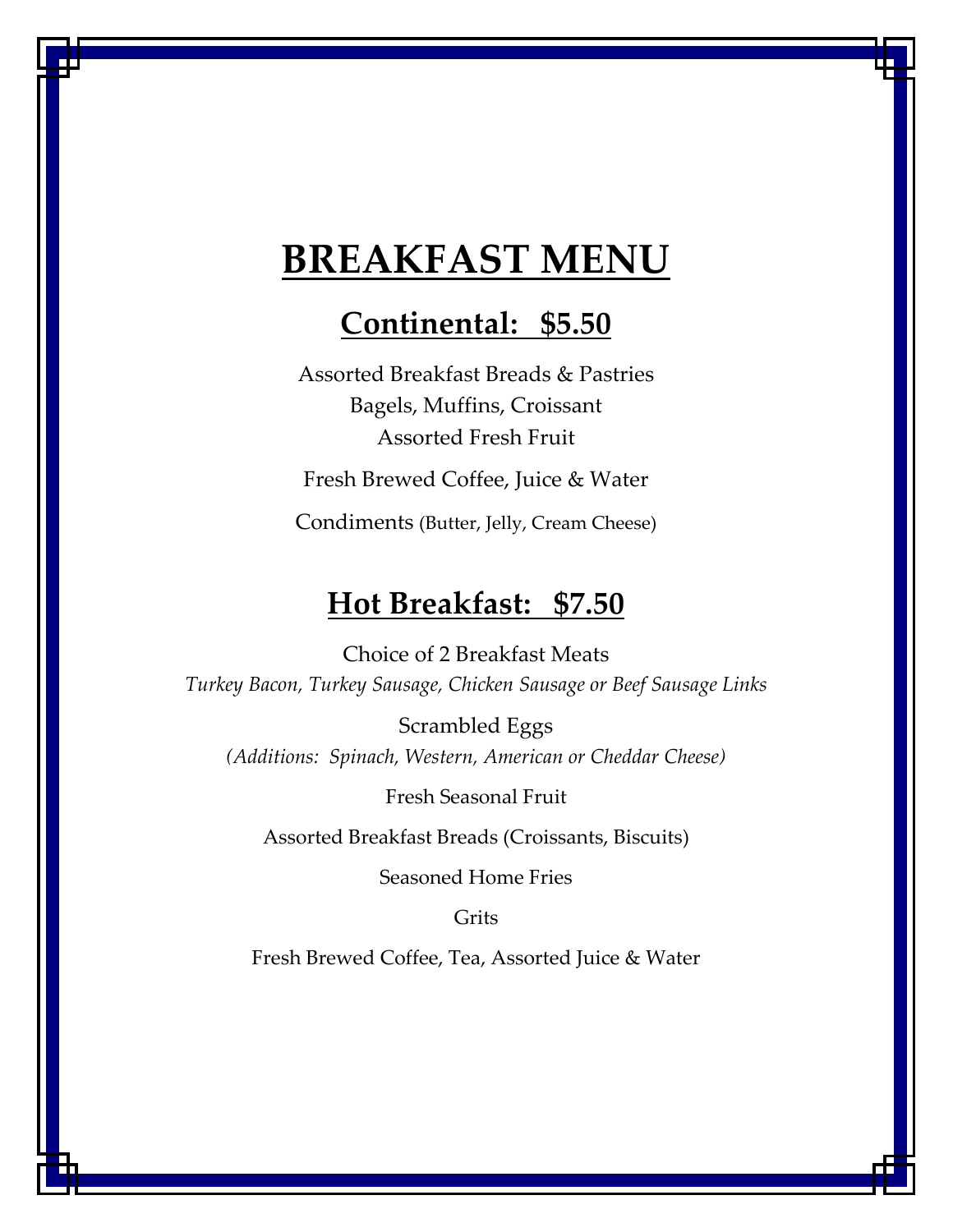# **SPECIALTY BREAKFAST MENU**

#### **\$10.00 per person**

**Must be Fifty Plus (50+ Patrons)**

#### **Pancake Bar**

Pancakes with your choice of 2 Toppings: Chocolate Chip, Peaches, Blueberries, Strawberries, Bananas

#### **Omelet Station**

Whole Eggs or Egg Whites Broccoli, Spinach, Tomato, Onions, Mushrooms, Peppers and Assorted Cheese, Cheddar, American, Swiss, Provolone

**Choice of two: Turkey Bacon, Chicken Sausage, Turkey Sausage or Beef Bacon**

**Grits**

**Seasoned Home Fries**

**Biscuits**

**Fresh Brewed Coffee, Tea, Assorted Juice & Water**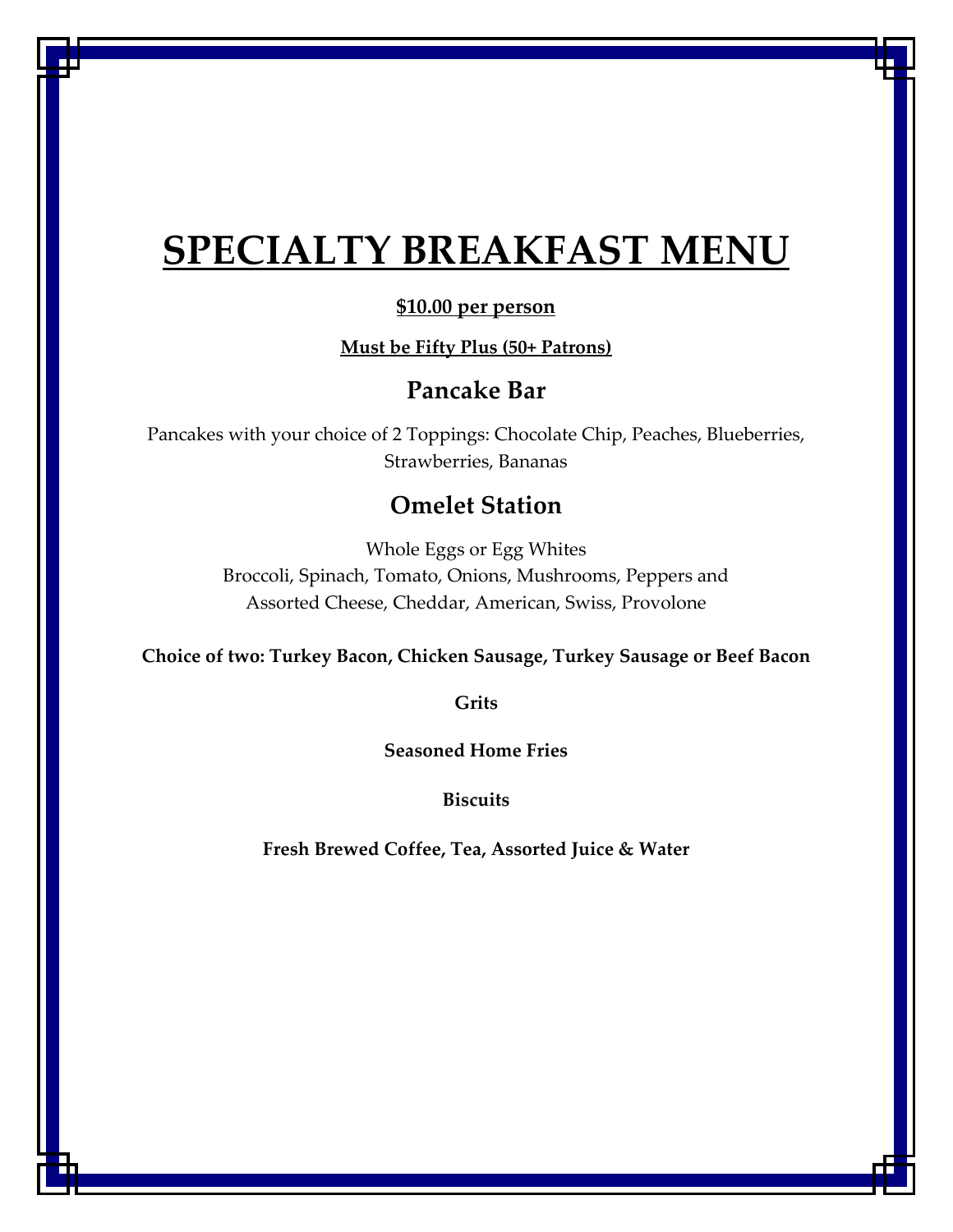# **LUNCH MENU**

#### **Croissant Sandwich Plate \$9.00**

A Flaky Croissant filled with your choice of:

Roast Beef & Swiss, Turkey & Provolone or Swiss Cheese, Chicken Breast & Smoked Provolone

Turkey Ham & Provolone and Tuna Salad, Chicken Salad

#### 

#### **Chicken Caesar Wrap \$9.00**

Seasoned Chicken, Parmesan Cheese, Diced Tomatoes, Romaine Lettuce And a Creamy Caesar Dressing Wrapped in a Flour, Spinach or Tomato Tortilla 

#### **Submarine Sandwiches \$9.00**

Turkey, Turkey Ham, Turkey Bologna, Roast Beef, Turkey Salami, Tuna, American, Swiss & Provolone Cheese, Tomato, Lettuce, Onions on a Hoagie Roll XXXXXXXXXXXXXXXXXX

#### **Veggie Lovers \$9.00**

Assorted Roasted Veggies (Eggplant, Red Peppers, Onions), with Lettuce, Tomatoes,

and Cheese Served On Hoagie Roll with Dressing XXXXXXXXXXXXXXXXXX

#### **Sandwich Platter \$9.00**

Rollup Platter: Turkey Breast, Roast Beef, Turkey Ham, Turkey Salami, Tuna Salad, Egg Salad, Chicken Salad American, Swiss & Provolone Cheese, Cheddar Lettuce, Tomatoes, Onions, Pickles and other Assorted Condiments White, Wheat and Rye Bread, Croissant's, Rolls, French Bread

#### **All Selections come with:**

Assorted Fresh Fruit Variety of Chips Assorted Beverages: Water, Juice, Izze Sparkling Drinks **Choice of 1**: Macaroni Salad, Potato Salad or Coleslaw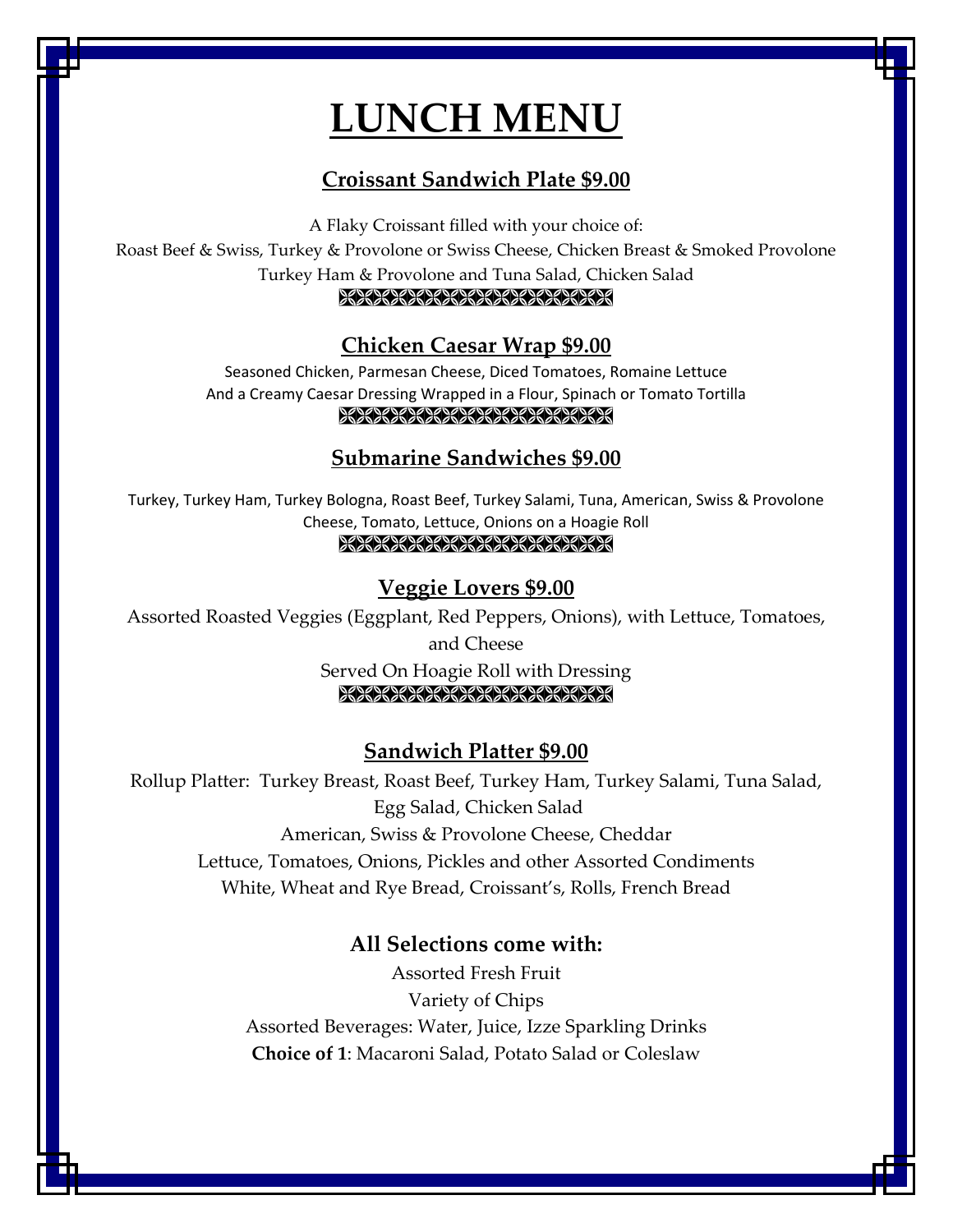### **Hot Lunch \$9.00**

**Chicken Wings**: choice of Sauces: BBQ, Honey BBQ, Buffalo, Asian Zing, Teriyaki

**Crispy Chicken Sandwich:** on Brioche Roll – Lettuce, Tomato, Pickles, Onions, Mayonnaise

**Philly Cheesesteak:** Chicken or Beef (with Onions, Peppers, Mushrooms) Choice of Cheese: Pepper Jack, Cheddar, Provolone, Swiss, Mozzarella

**Crispy Fish Sandwich** on Sesame Seed Bun, with Tarter and Hot Sauce Choice of Assorted Cheese

**Italian Beef Hotdog** with Potatoes, Onions & Peppers, Mustard/Ketchup

**Reuben Sandwich** on Rye with Russian Dressing, Sauerkraut

**Choice of One:** Seasonal Fresh Fries or Breaded Onion Rings

**Choice of One:**  Assorted/Cold Salads: Potato Macaroni or Coleslaw

Served with Garden Salad: Choice of Dressing: Ranch, French, Raspberry Vinaigrette Celery Stick/Carrots & Ranch Dressing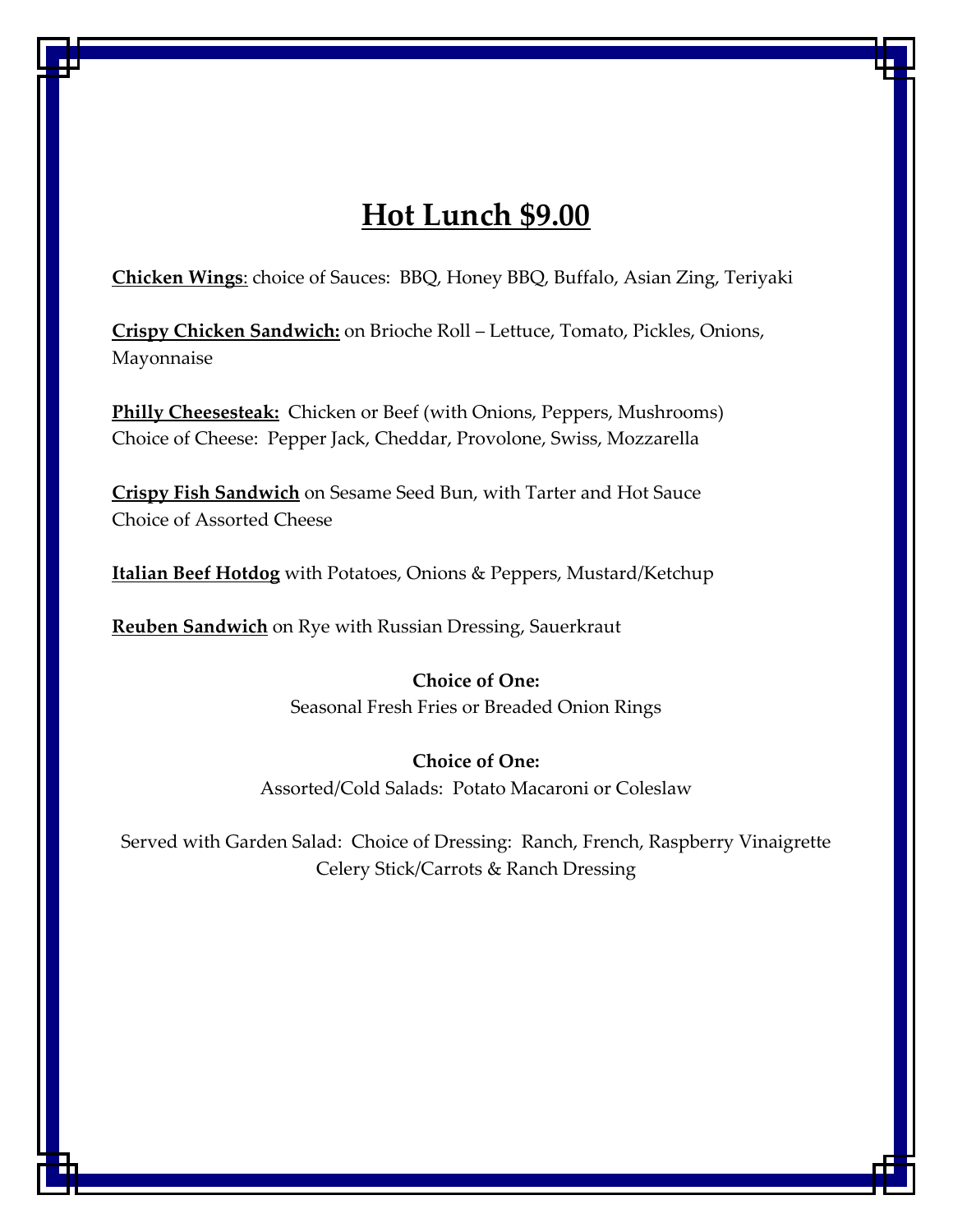# **Dinner Buffet: \$10.00**

### **Main Entrée(s): Choice of two (2):**

Lasagna Stuffed Shells Macaroni & Cheese Eggplant Parmesan Fried Chicken Pieces Baked Chicken Pieces BBQ Chicken Pieces Buffalo Wings with Celery Sticks Roast Turkey Breast with Dressing Swedish Meatballs

#### **Hot Vegetables: Choice of two (2):**

Roasted Potatoes Green Beans Broccoli Corn on Cob (Summer Item) Collard Greens Roasted Vegetables

#### **Cold Vegetables: Choice of two (2):**

Caesar Salad Tossed Salad Spinach Salad Coleslaw Health Salad Potato Salad Macaroni Salad

Served with Assorted Breads

#### **Dessert: Choice of one (1):**

Carrot Cake, Coconut Cake, Yellow Cake with Chocolate Icing or Vanilla Icing Fruit Cobbler (Peach, Blueberry), Assorted Cookies Or Fudge Cake w/Chocolate Icing or Vanilla Icing